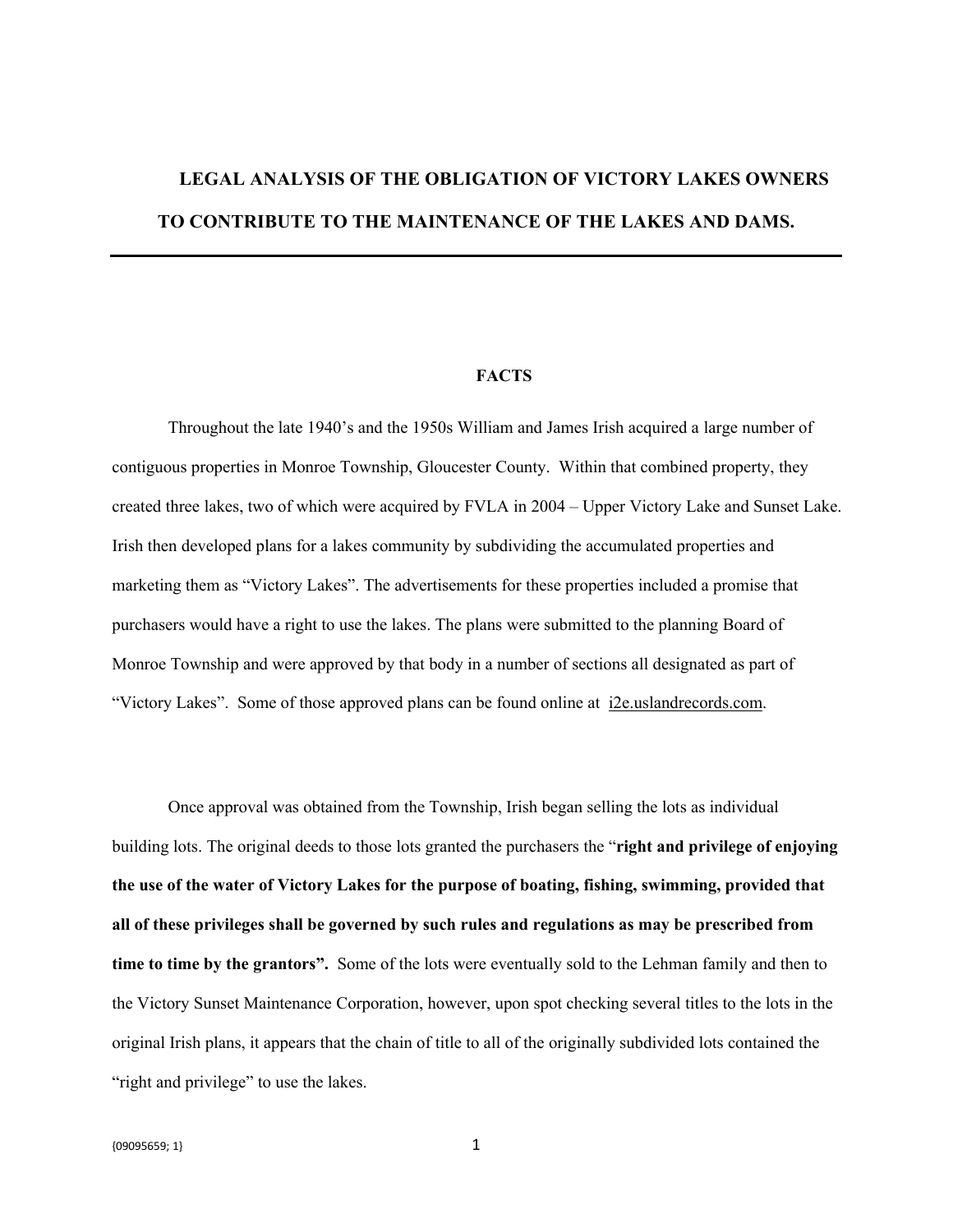This analysis is focused on establishing the legal and equitable obligation of the subsequent owners of the original Irish lots to contribute to the maintenance of the lakes and dams because of the easement to use the lake which exists in their chain of title.

#### **ANALYSIS**

Although the New Jersey Legislature has created statutes governing common interest communities, many such communities (such as Victory Lakes) had already formed by the time these laws were passed. The conceptual existence of common interest communities and the enforceable nature of their benefits and burdens therefore developed through case law long before the New Jersey legislature took action. Throughout Courts' analyses of common interest community membership, two key principles were established. First, the notice to or knowledge of a homeowner that they purchased a property within such a community; and second, the need for Courts to use equitable principles to avoid free-riding residents who refuse to pay their fair share of maintenance fees.

## **A. Early Common Interest Community Cases Established Principles for**

### **Assessments**

In the early lake community case of Fitzgerald v. White Meadow Lake and Country Club, Inc., the Morris County Chancery Division held that one who buys into a community has notice through any preceding document in the chain of title and cannot later avoid his responsibility to fund the benefits received. Fitzgerald, No. C-3758-70 (Morris Cnty., Ch. Div.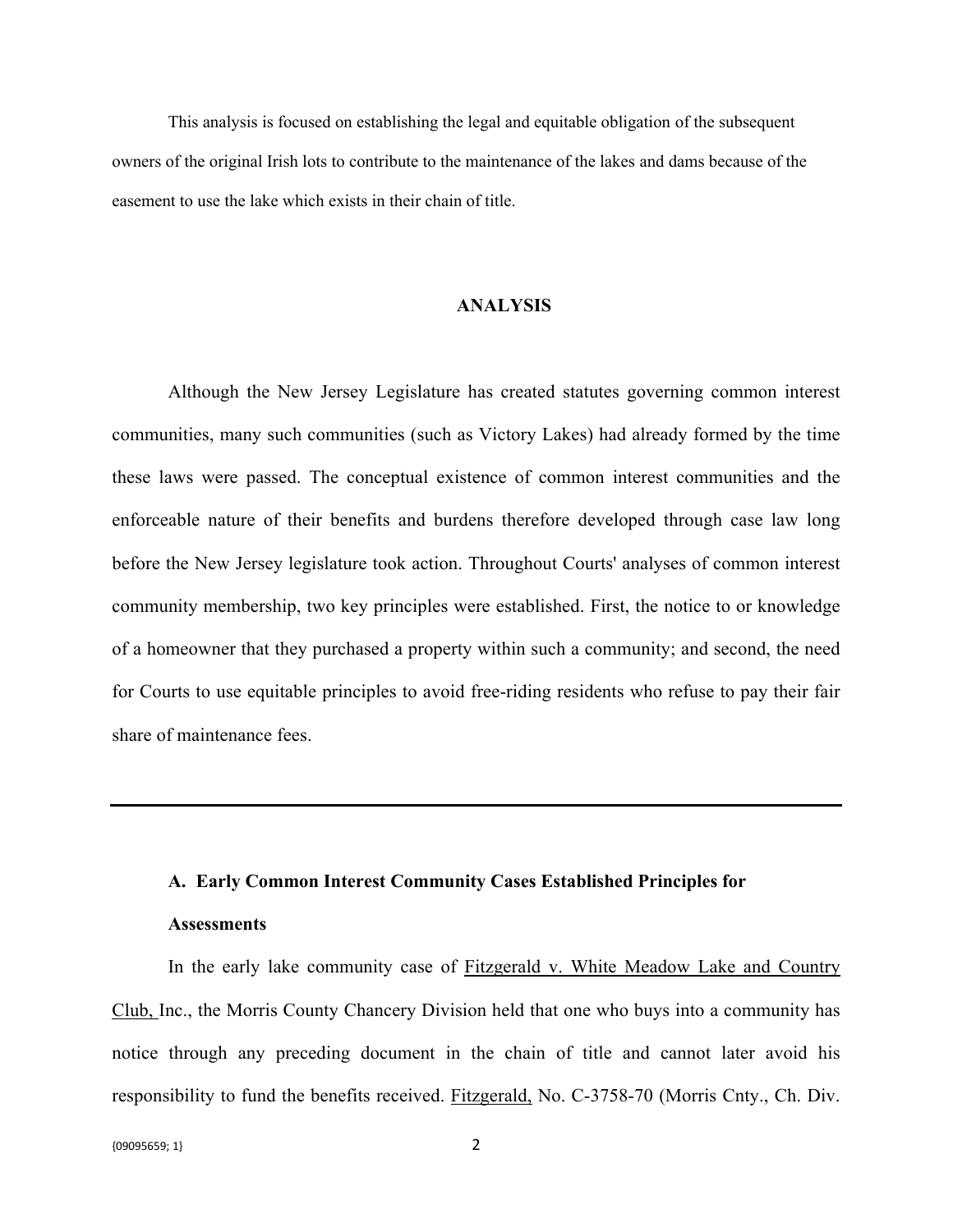Mar. 8, 1973). Similar to here, the focal point of the community in Fitzgerald was a lake.. On November 6, 1952, a property owners' association was formed by way of a "tripartite agreement" that conveyed this lake to the association "subject to the rights of property owners to the use of the various facilities."

The Court ruled that the homeowners must contribute to the common expenses of the lake and dam. The Court reasoned that the "purchasers had ample notice of this in their deed, and *subsequent purchasers have notice by the fact that this is in their chain of title (*emphasis supplied)." The Court further observed that regardless of whether any individual homeowner uses the lake facilities, there are clear benefits to owning property in such a community. It would therefore be entirely inequitable for those owners to avoid the costs necessary for maintaining the community, simply because of a supposed lack of lake facility use.

The Appellate Division reached a similar conclusion in the context of DEP enforcement actions related to common property in Lake Lookover Property Owner's Ass'n v. Olsen, 348 N.J. Super. 53 (App. Div. 2002). In Lake Lookover, the original developer granted easement rights to owners for use of the lake, although the phrasing in the different easements varied. In 1980, the DEP issued directives "aimed at effecting repair and reconstruction of the dam [that created the lake], which the DEP said was unsafe." These directives led to extensive litigation over many years, and eventually a settlement in which the association agreed repair the dam. Throughout the case, the association continued to inform its residents as to the seriousness of the dam issue and the actions being taken to address the threat it posed. Once confronted with the cost of this repair, however, the residents sought to abandon any rights to use the lake in an effort to avoid paying the requisite assessment.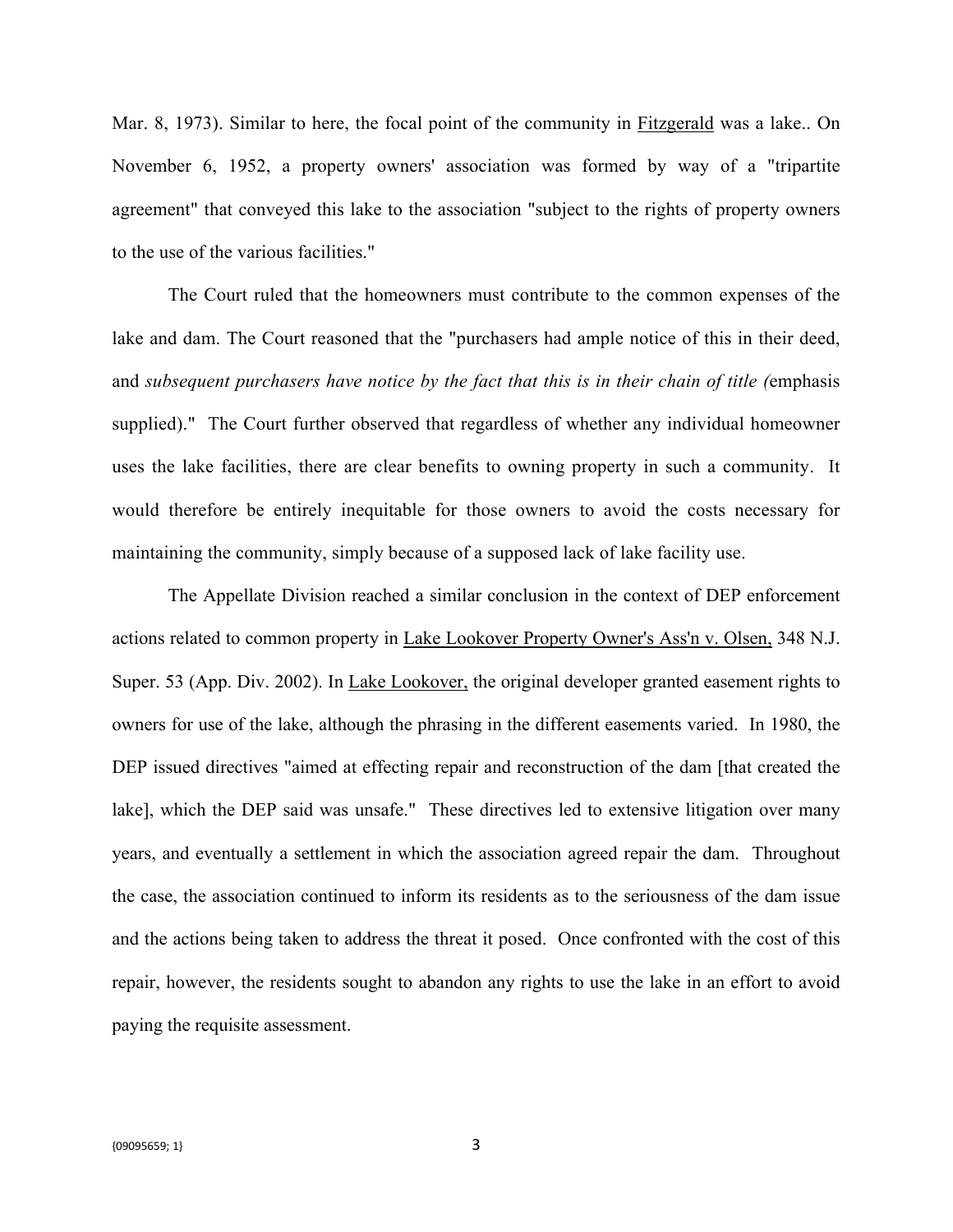The Appellate Division held that while this argument had a "deceptive simplicity", the owners could not suddenly avoid the burden that accompanies the benefits received in living around Lake Lookover. The Court reasoned that "[a] decision which would permit those who have enjoyed use of that easement to now avoid such payment, simply by an act of purported abandonment of the easement, would make little sense." After all, the association had "supervised use of the lake and attended to routine repairs and other matters that required attention throughout the life of the Lake Lookover community." The association also dealt with the complex litigation arising from DEP action, and notified residents as to the actions being taken. In sum, the Court denied the ability of owners to opt out of the association for *any* reason in light of the patent injustice that would be created by skirting the maintenance costs of a lake enjoyed by all.

The Appellate Division revisited the difficulties faced by community associations hit with expensive DEP actions in Citizens Voices Ass'n v. Collings Lakes Civic Ass'n, when it found that a contractual ceiling of \$48 monthly assessments was enforceable but could be changed if necessitated by cost overruns. Citizens, 396 N.J. Super. 432, 446 (App. Div. 2007). Much like the present case, Collings Lakes is a lake community that was formed in the 1950s by way of master deeds that placed covenants and restrictions on the land. Also, like Victory Lakes, for many years the annual fee was only assessed against those residents who voluntarily joined the association. However, a 2000 DEP action that required upgrades to the dam at Collings Lakes led the association to raise the annual fee to \$75 for volunteers and created mandatory membership for \$48. Some of the Collings Lakes residents challenged the increase on the basis that the master deeds explicitly capped the assessments at \$48. The trial court and Appellate Division held that "the general rule is that the dominant estate has a right to maintain an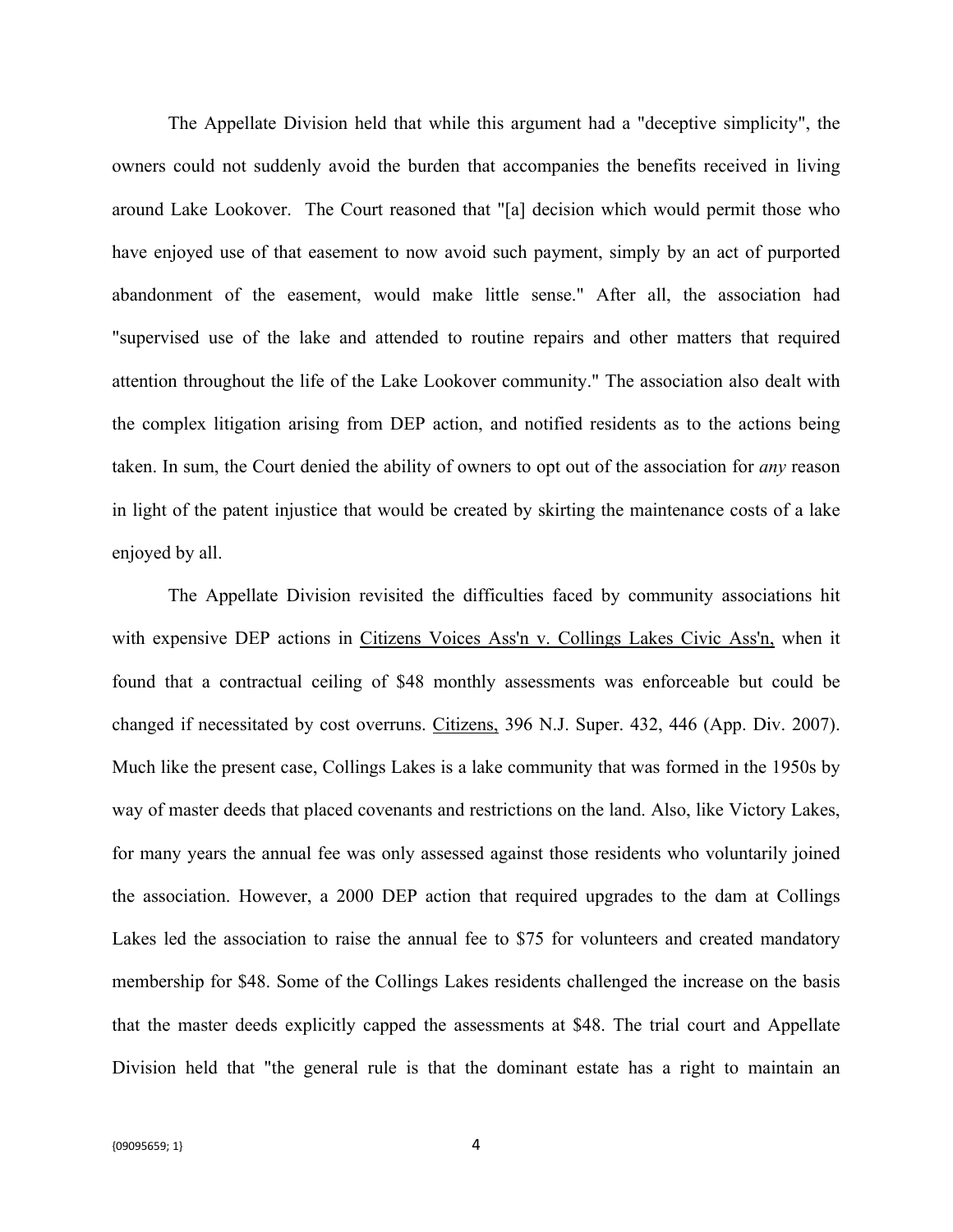easement and with that right to maintain goes the obligation to pay for that maintenance absent an agreement to the contrary." The Appellate Division found that the assessment cap in the master deeds constituted such an "agreement to the contrary", but specifically noted that Collings Lakes was free to later present evidence regarding the costs of dam repair in order to obtain an increase of the assessments. The Court thus clarified that its ruling was narrow in scope, and that there are many reasons for its ability to later change the assessment cap provided for in the master deeds.

For example, the Appellate Division ruled that it could have increased the assessment had there been firm costs in the record as to what the repairs would cost. The ability to do so is based on the Court's "reservoir of equitable power to modify or terminate a servitude should changes occur in the future which would make it impossible as a practical matter to accomplish the purpose for which the easement was created." The Appellate Division emphasized that there are a variety of equitable principles supporting the enforcement of assessments in a lake community that supersede any explicit contractual language. From owners' perspectives, for example, the refusal of some to pay assessments could lead to blighted areas and a decrease in property value for all residents. Furthermore, the Safe Dam Act was created so that the DEP could address dams that are "a security or safety concern." N.J.S.A. 58:4-1(a). The health and safety of the public may therefore also be at issue if communities refuse to pay maintenance fees for common property, and an unfair shifting of the burden to the general public would necessarily result. Citizens, 396 N.J. Super. at 446. The Appellate Division highlighted these collective action problems that arise in common interest communities, and the apparent ignorance of members as to property value benefits they receive, before ruling that the association could later increase the fees if it produced evidence on the subject of dam repair costs. That Collings Lakes matter was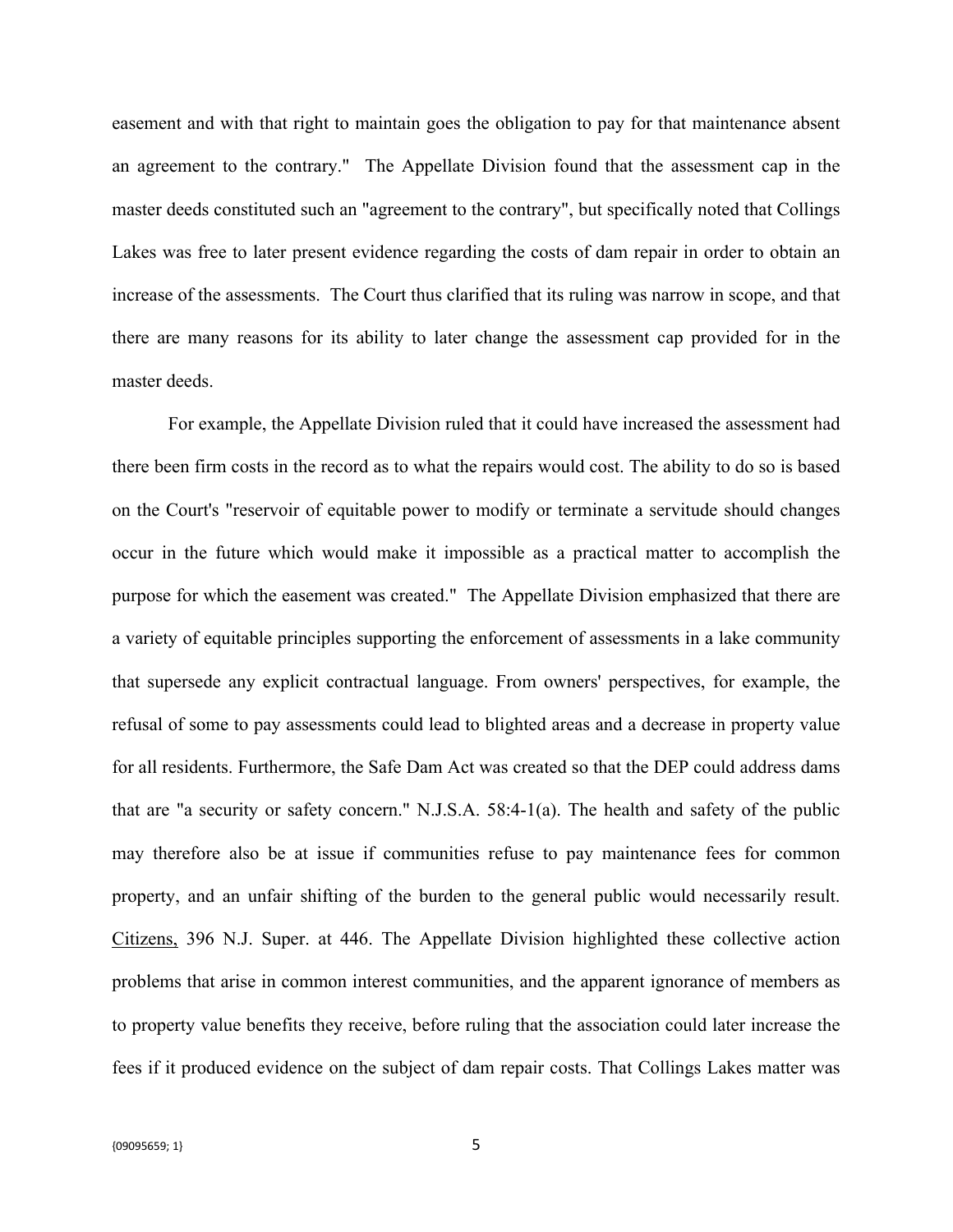finally resolved by a settlement and resulted in a court order requiring all property owners to contribute.

## **B. Courts Have Increasingly Placed Substance over Form in Enforcing Common Interest Communities in Recent Lake Community Litigation**

As lake communities continue to age, Courts have continued expanding the emphasis on substance over form in enforcing assessments against residents who look to skirt their responsibility to contribute to maintenance. In 2013, residents in the Lake Arrowhead community argued that its governing association could not make membership in the community mandatory after it had been voluntary for 50 years. Unfair Share, No. MRS-C-43- 11, \*2 (Law Div. Oct. 28, 2013). The Morris County Law Division rejected this contention, finding that the residents knew they had purchased property in a common interest community and certainly benefitted from the lake at its center. The Court held that, in addition to prior deeds containing the necessary restrictions, even a physical inspection of the property would have put owners on notice that they were purchasing into a lake community that would have maintenance requirements. (citing Camp Clearwater v. Plock, 62 N.J. Super. 583, 598 (Ch. Div. 1950). Furthermore, while the association may have once been able to fund repairs using voluntary membership fees alone, the Court held that it "would be unreasonable for this Court to conclude that the [association] could not now seek payment of the necessary expenses to fulfill its responsibilities from all those who enjoyed residence in the Lake Arrowhead Community." The Court thus held that the change in circumstances required that the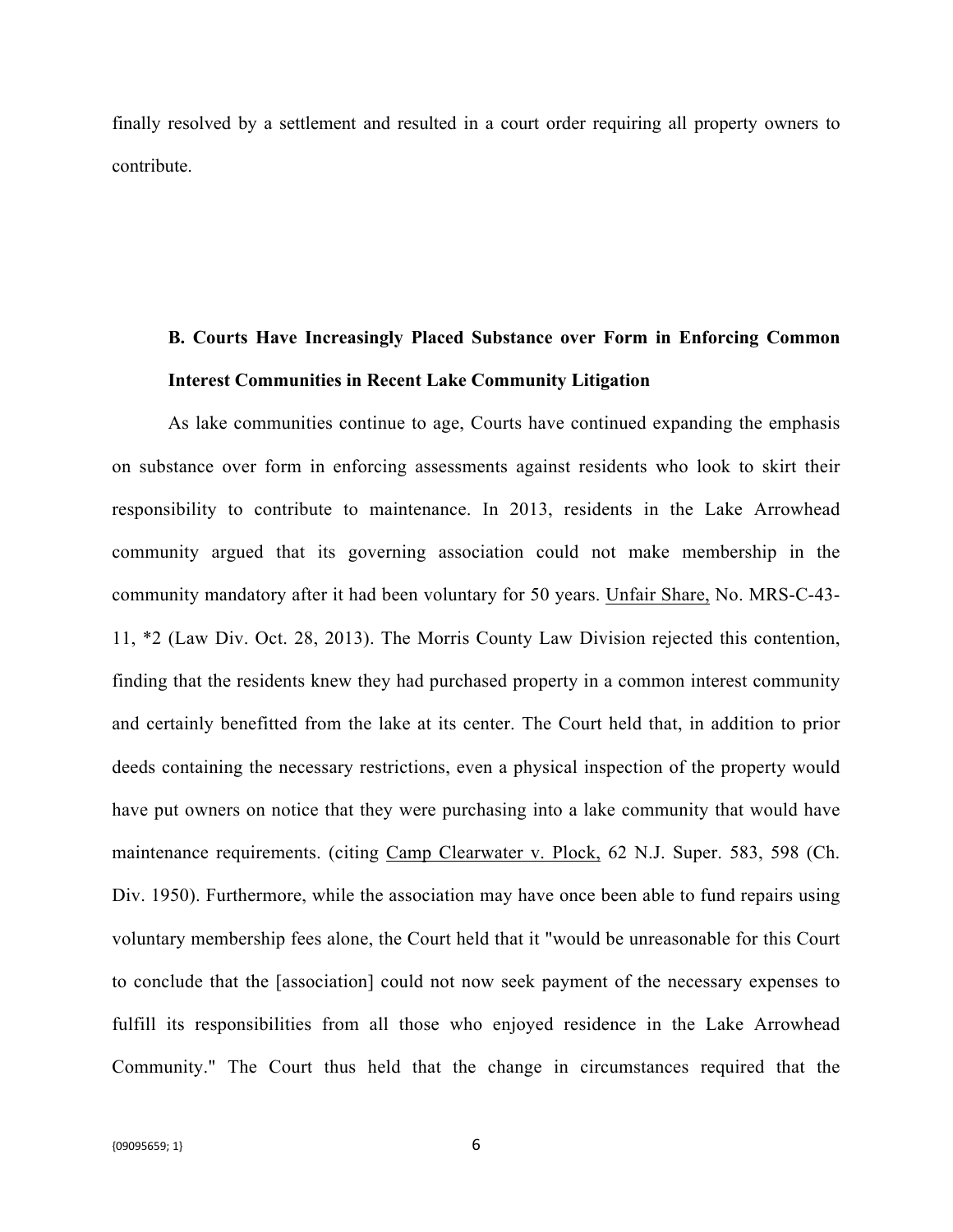association seek contribution from all residents, and proximity to the lake or use thereof did not change its ability to do so. In 2018, the Bergen County Law Division reached a similar conclusion as homeowners around Ramapo Mountain Lakes attempted to deny notice of membership in a common interest community. Ramapo Mountain Lakes Inc. v. Owners of Property in Ramapo Mountain Lakes, BER-L-5969-18 (Law Div. Dec. 21, 2018). Notably, the Court in Ramapo followed precedent in declining to adopt any single controlling fact on the issue of notice. Instead, the Court pointed to a variety of ways in which the residents could have discovered they were part of a common interest community that would have to contribute to lake maintenance. The Court noted that a title search would have shown the original deed came from a developer of the community, that the legal descriptions refer to the properties falling within a map of Ramapo Mountain Lakes, and a recorded conveyance of common property to an association. The Court ruled that any of these facts would have placed the owners on notice of inclusion in a common interest community, and thus the owners' denial of notice was disingenuous at best.

In addition to notice of the community, the Court pointed to the Planned Real Estate Development Full Disclosure Act ("PREDFDA") governing common interest communities. N.J.S.A. 45:22A, *et seq.* The Court noted that the statute was passed to govern property sold pursuant to a common promotional plan regardless of when it was created. As occurred throughout the cases over lake communities, the Ramapo Court emphasized the necessity of this statute and common law for overcoming the collective action problem. In fact, the Court reasoned that "the clear intent [of the statute] was to provide consistency of management and to *safeguard the interest of the owners."* (emphasis added). The Court correctly identified that when it comes to common interest communities, a few dissidents can create havoc for the larger body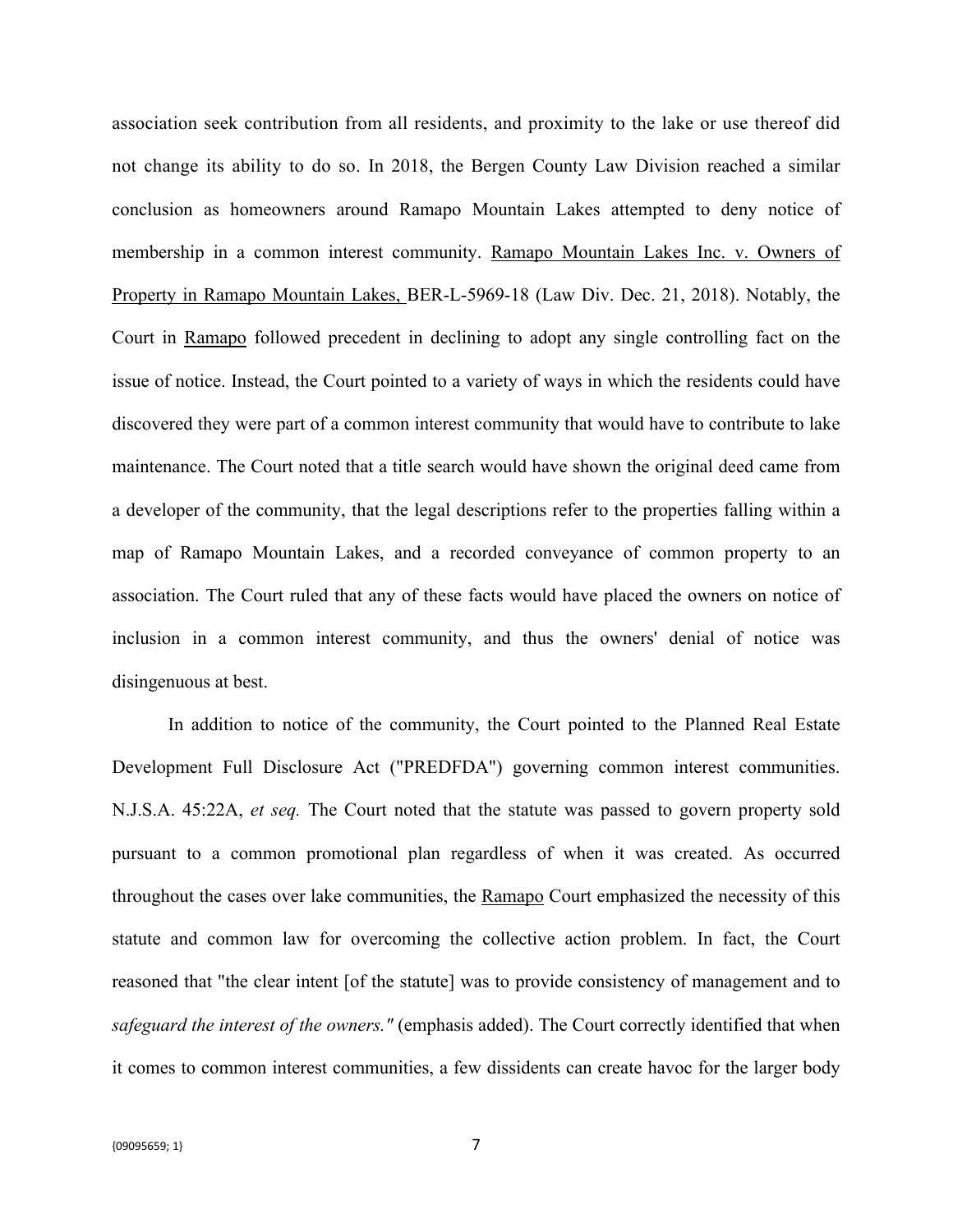of owners. It is therefore necessary that the Courts enforce the principle that "[s]hared ownership means shared responsibilities." Against the backdrop of common law and state statute, the Ramapo Court concluded that an owner in a common interest community must contribute to common property maintenance in the state of New Jersey.

In 2019, Morris County provided the latest application of these principles in a lake community case. In Purzycki v. Lake Pasippany Property Owners' Ass'n, Inc., a lake community in which membership was voluntary for 80 years came to the realization that it simply could not fund its general maintenance obligations on a voluntary basis. Purzycki, No. MRS-C-2-17, at \*1- 2. The dissident residents argued that they lacked notice of inclusion in a common interest community. The Court rejected the argument and found that that a random sampling of deeds in the community disclosed an easement to use the lake, and thus notice that owners "could be subject to later assessments.". As was the case in Citizens and Ramapo, the Court focused on the non-excludable aspect of common property maintenance and collective action problem of protesting residents. Specifically, the Court held that "at a minimum, [the association's] role in maintaining the Lake and recreational facilities enhances or at the very least sustains the value of nearby properties, since a poorly maintained lake would certainly be unattractive to potential buyers, and could also implicate public health or safety." The Court concluded that associations have broad legal powers to use assessments to fund common property maintenance, and the Plaintiffs' denial of notice in that case failed to disturb that precedent.

# **C. The Victory Lakes Owners had Ample Notice that they Purchased Property in a Common Interest Community**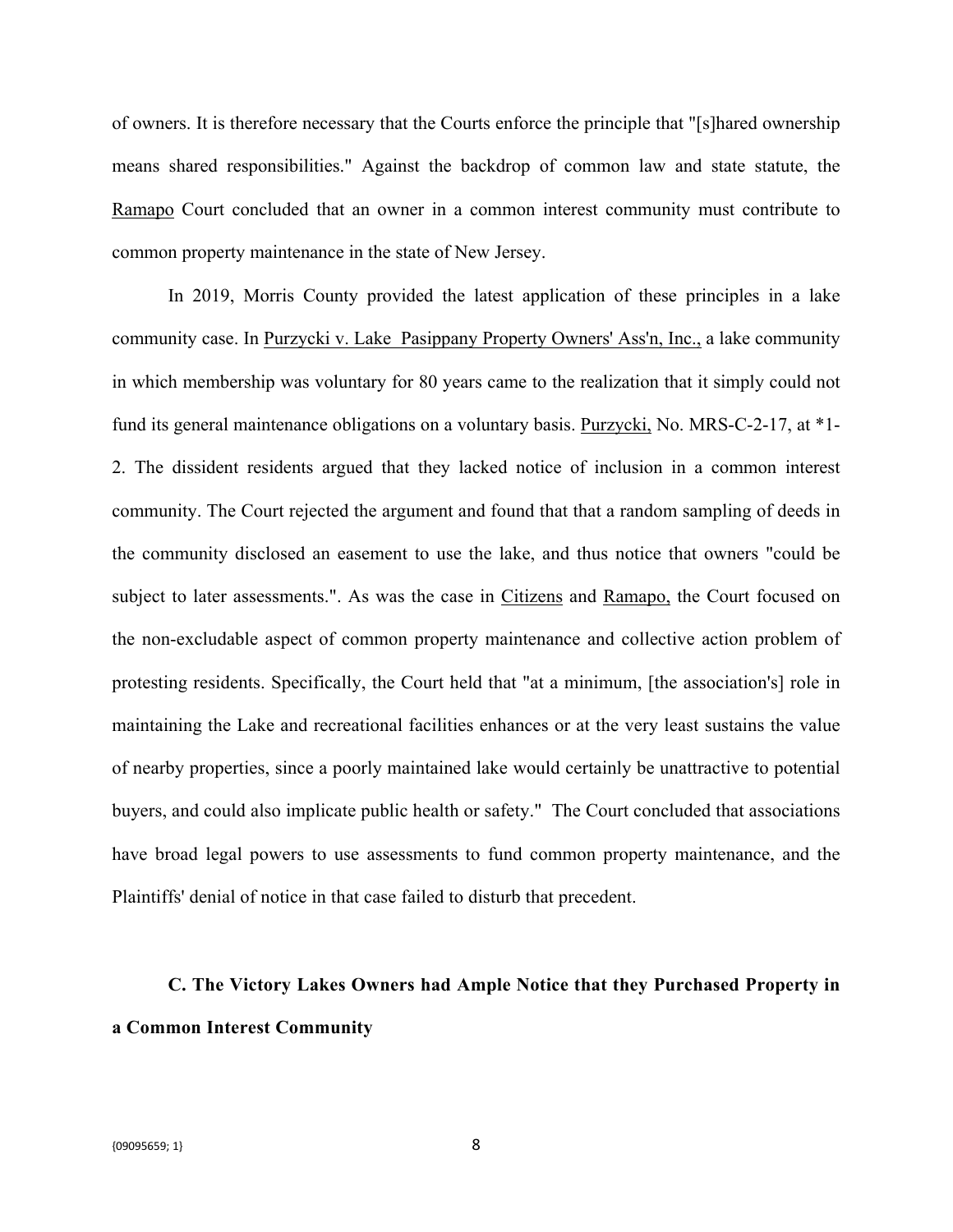With regard to the properties that were part of the original Irish subdivision plans, there is no genuine dispute that those owners had actual and constructive notice of their inclusion in a common interest community through both the location and a review of the chain of title and that equity requires they contribute to its maintenance.

At the outset, a "physical inspection of the property" alone would have put each owner on notice of its existence. See Unfair Share, No. MRS-C-43-11, at \*2. It would be implausible for those owners to argue that the property was not heavily advertised to them as part of a lake community , or that they were otherwise unaware of the connection to Victory Lakes. The owners also cannot deny notice through their chain of title, as publicly filed maps and preceding deeds show a clear "common promotional plan and common name." as set forth in the opening paragraphs of this letter. (see sample Deed from Irish to Lennox).

A search of the plans on file with the County Clerk and available online show the Victory Lakes plan, and demonstrates clearly that Mr. Irish accumulated a single tract of contiguous land and then it was subdivided into a lake community. The subdivision plans, approved by the Township, provide detailed sketches of each plot of land that was included in the lake community. Accordingly, the chain of title and other available documents unequivocally establish that (1) the properties listed in the attachment to this letter were subdivided from a single plot of land; (2) that the land was included in a planned real estate development scheme, and (3) that the subdivision plans detail the listed properties' existence within the Victory Lake community.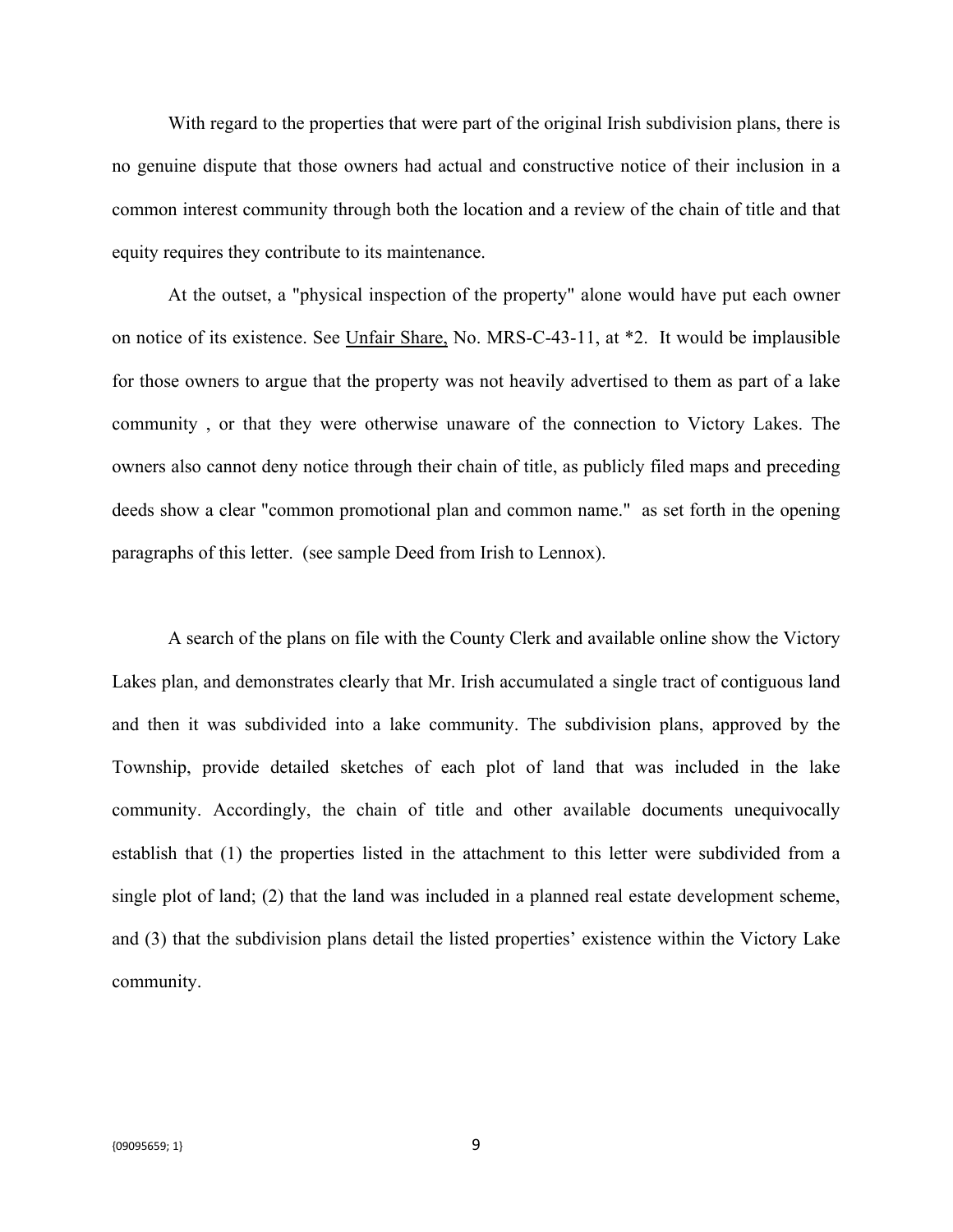## **D. Equity Requires that the Listed Property Owners in Victory Lakes Contribute to the Maintenance of Common Property**

For almost fifty years, New Jersey Courts have recognized that owners in a lake community simply cannot have their cake and eat it too, In Fitzgerald, the Court was faced with a sunset clause on the obligation to pay into common property maintenance and ruled that it clearly undermined the intent of the covenant to run indefinitely. Fitzgerald, No. C-3758-70. The Court recognized that the lake did not stop needing maintenance on the expiration date and held that "the termination clause does not change the nature of the plan, which was to continue, and it does not terminate the obligation to pay dues or to be a member of the Country Club." The Appellate Division also rejected the argument of abandonment of an easement just as maintenance becomes expensive because "{t}he fact is that the present easement holders or their predecessors in title have enjoyed the benefit of the Lake". Lake Lookover, 348 N.J. Super. at \*66. While some lake communities may survive on voluntary membership for a limited time, circumstances change and the Court has extensive equitable power to ensure all property owners pay their fair share in its continued maintenance. See Unfair Share, No. MRS-C-43-11. This obligation becomes especially important when it is not just fellow residents whose interests are threatened by non-payment, but the safety of the public in general. See Citizens Voices, 396 N.J. Super. at 445 (noting the threat to public health and safety if dams are not maintained); see Purzycki.

The listed owners' duty to contribute funds to the maintenance of a lake that they have enjoyed and now presents a safety hazard to the public is therefore firmly established in New Jersey case law. All property in this case either sits on the 2 lakes owned by FVLA or is located within in close proximity. The FVLA has maintained the lake since its inception, built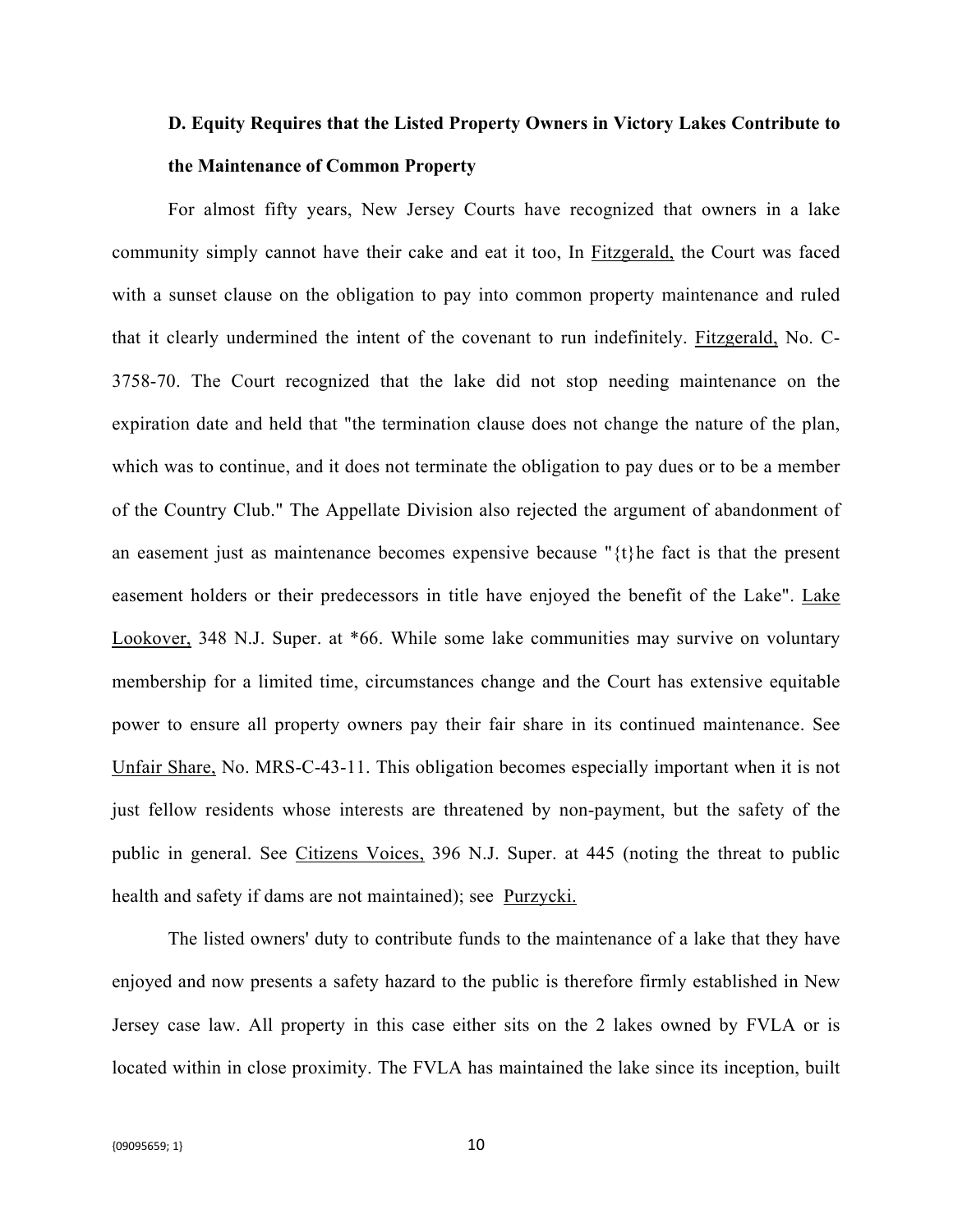and financed a dam that was required by the State all for the benefit of the Victory Lake community residents. These non-excludable services accrue to the benefit of the listed owners regardless of any recreational activities they undertake, and their "shared ownership means shared responsibilities." Ramapo, No. BER-L-5969-18, at \*15. It is simply untenable for the listed owners to argue that they should not contribute to the association that maintains a lake that is at the center of their community.

This equitable principle becomes even more crucial when owners are not only risking their own and neighbors' property values, but the health and safety of the public in general. The New Jersey Dam Act was passed in order to provide the DEP with the power to address any dam or reservoir that "has a security or safety concern." N.J.S.A. 58:4-1, The DEP has extensive authority to do so, including requiring periodic reports from owners, the ability to compel any "additions and repairs" necessary to make it safe, and the liability of any owner for costs the DEP must undertake to fix an unsafe dam due to inaction. N.J.S.A. 58:4-5(a)-(c). It is this latter provision that addresses situations such as here, where the owner is an association that includes individuals refusing to contribute to the maintenance. Recognizing the problem this creates, the Court in Lake Lookover and Citizens Voices reiterated the equitable principles compelling contribution to maintenance costs and noted its importance in the context of environmental protection laws. Neither the community nor New Jersey residents can afford to permit dams to fall into disrepair when the very owners who enjoy its benefits refuse to make contributions to their maintenance.

Unfortunately, that is precisely the situation that exists at Victory Lakes where the State has mandated the rebuilding of the dam. The FVLA has undertaken extensive efforts for almost a decade in order to solve these problems for the benefit of the listed owners and the public in